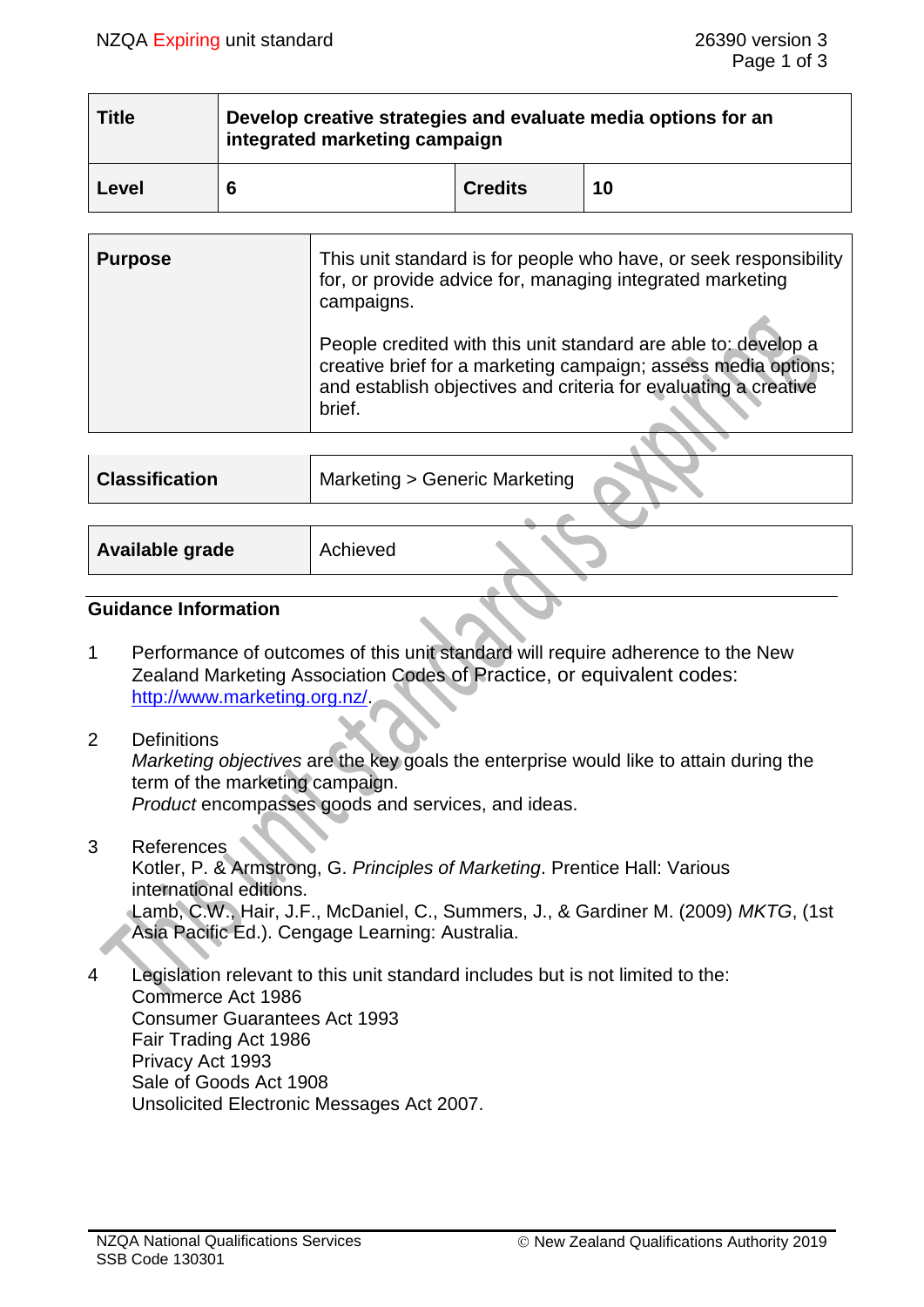# **Outcomes and performance criteria**

# **Outcome 1**

Develop a creative brief for a marketing campaign.

### **Performance criteria**

- 1.1 Marketing objectives are analysed to identify factors that influence creative strategy and tactics for a marketing campaign.
	- Range marketing objectives may include but are not limited to sell products, generate product sales enquiries, acquire new customers, develop customer loyalty and retention; creative factors may include but are not limited to – product information, characteristics, and attributes; target audience information; marketing problem, opportunity, and ideas.
- 1.2 Budget needs are identified and assessed in relation to the specific creative brief and the overall marketing campaign.
- 1.3 Creative brief is developed to clarify the campaign requirements.
- 1.4 The nature and extent of the contributions required from an agency are assessed and specified in the brief.

### **Outcome 2**

Assess media options.

Range options may include but are not limited to – direct mail, newspapers, magazines, television, radio, on-line, mobile technology, outdoor, viral, ambient, social media.

# **Performance criteria**

- 2.1 Target markets are profiled and researched to establish responsiveness to media options.
- 2.2 Media options are analysed, assessed, and selected for their ability to meet marketing objectives and meet target audience expectations.
- 2.3 The marketing message is developed to communicate product or service benefits, to relate to the needs and wants of the target market, to emphasise product identification, and to be relevant for the selected media option.
- 2.4 Media plans, schedules, and costs are assessed and negotiated to achieve required media coverage within campaign budget.